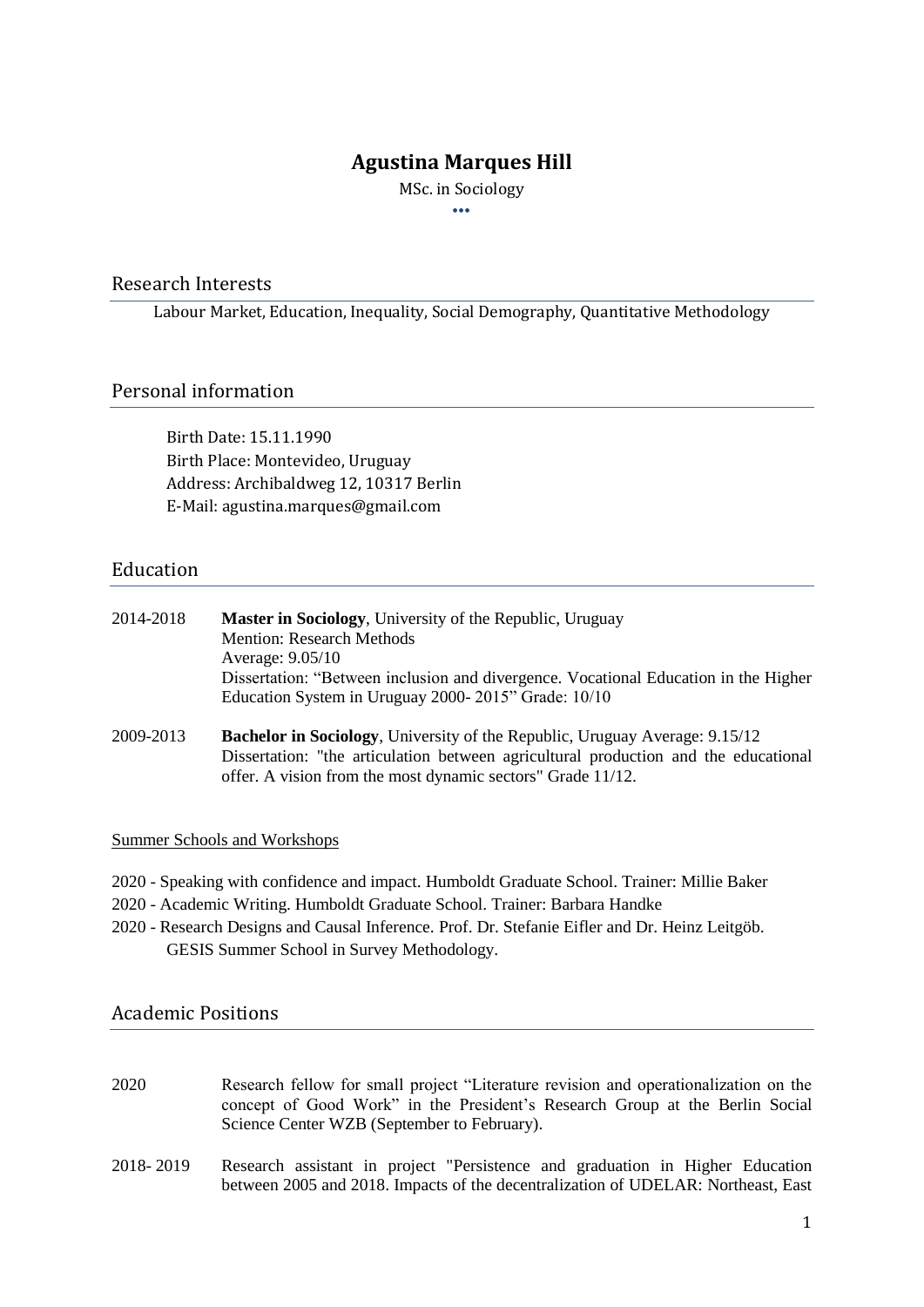and Montevideo regions" funded by the Research Project for the Improvement of the Quality of University Teaching (PIMCEU- CSE-UDELAR).

- 2018-2019 Research assistant in project "Profile of freshmen, points of bifurcation in the trajectory and disaffiliation in the entrance to the university. A comparative case study in four universities in Argentina, Brazil, Paraguay and Uruguay" funded by the Nucleus of Studies and Research in Higher Education of MERCOSUR (NEIES).
- 2015-2018. Research assistant in the Academic Unit of the Descentralization Unit of the University of the Republic. In charge of students´ and careers´ reports.
- 2014. Research Assistant in the project "Follow-up project for students who took the PISA assessments in 2009 (PISA-L 2009)". Department of Sociology, University of the Republic. 2014.
- 2013-2014. Research assistant in the group of Rural Sociology and Territorial Development. Department of Sociology, University of the Republic.

## Publications

[Clavijo, E., Marques, A. & Rodríguez, C. \(2020\). Challenges towards a systemic evaluation of](https://revistas.ort.edu.uy/cuadernos-de-investigacion-educativa/issue/view/283/97)  [higher education in Uruguay. Notebooks of Educative Research, 15-34.](https://revistas.ort.edu.uy/cuadernos-de-investigacion-educativa/issue/view/283/97)

[Fernández, T., Lorenzo, V., & Marques, A. \(2018\). Vocational Secondary](https://publicaciones.sociales.uba.ar/index.php/lavboratorio/article/view/2571/2512) Education and labor [insertion between the ages of 16 and 25 in Uruguay. A study based on the microdata of the PISA](https://publicaciones.sociales.uba.ar/index.php/lavboratorio/article/view/2571/2512)  [Panel 2003-2012. Lavboratorio Journal of Studies on Structural Change and Social Inequality,](https://publicaciones.sociales.uba.ar/index.php/lavboratorio/article/view/2571/2512)  [114-143.](https://publicaciones.sociales.uba.ar/index.php/lavboratorio/article/view/2571/2512)

[Fernández, T., & Marques, A. \(2017\). Trajectories of labor initiation and inequality in Uruguay.](https://estudiossociologicos.colmex.mx/index.php/es/article/view/1515/1503)  [An analysis based on the longitudinal study PISA-L 2003-2012 . Sociological Studies of El](https://estudiossociologicos.colmex.mx/index.php/es/article/view/1515/1503)  [Colegio de México , 33-64.](https://estudiossociologicos.colmex.mx/index.php/es/article/view/1515/1503)

[Fernández, T., Marques, A., & Ríos, Á. \(2016\). Language as a factor of inequality in learning in](http://revistaseletronicas.pucrs.br/ojs/index.php/civitas/article/view/24239/14470)  [Pisa 2009: the case of the northeast border of Uruguay with Brazil. Civitas Revista de Ciencias](http://revistaseletronicas.pucrs.br/ojs/index.php/civitas/article/view/24239/14470)  [Sociais, 119-135.](http://revistaseletronicas.pucrs.br/ojs/index.php/civitas/article/view/24239/14470) 

Marques, A., & Menese, P. (2015). Tendency of the social structure of the Economically Active Population (EAP) in Uruguay for the period 1990-2013. An analysis of agricultural workers and their distribution in the territory associated with changes in the agro-industrial structure. Revicso.

## Book Chapters

[Fernández, T., Marques, A., & Ríos, Á. \( 2019\). Regional Heterogeneities, vocational education](http://biblioteca.clacso.edu.ar/clacso/gt/20191011042805/clivajes_en_la_desigualdad_educativa.pdf)  [and laboral insertion between 16 and 25 years old in Uruguay. A study based on PISA panel](http://biblioteca.clacso.edu.ar/clacso/gt/20191011042805/clivajes_en_la_desigualdad_educativa.pdf)  [microdata 2003-2012. En M. D. Amorós, T. F. Aguerre, & I. Tuñón, New and old cleavages of](http://biblioteca.clacso.edu.ar/clacso/gt/20191011042805/clivajes_en_la_desigualdad_educativa.pdf)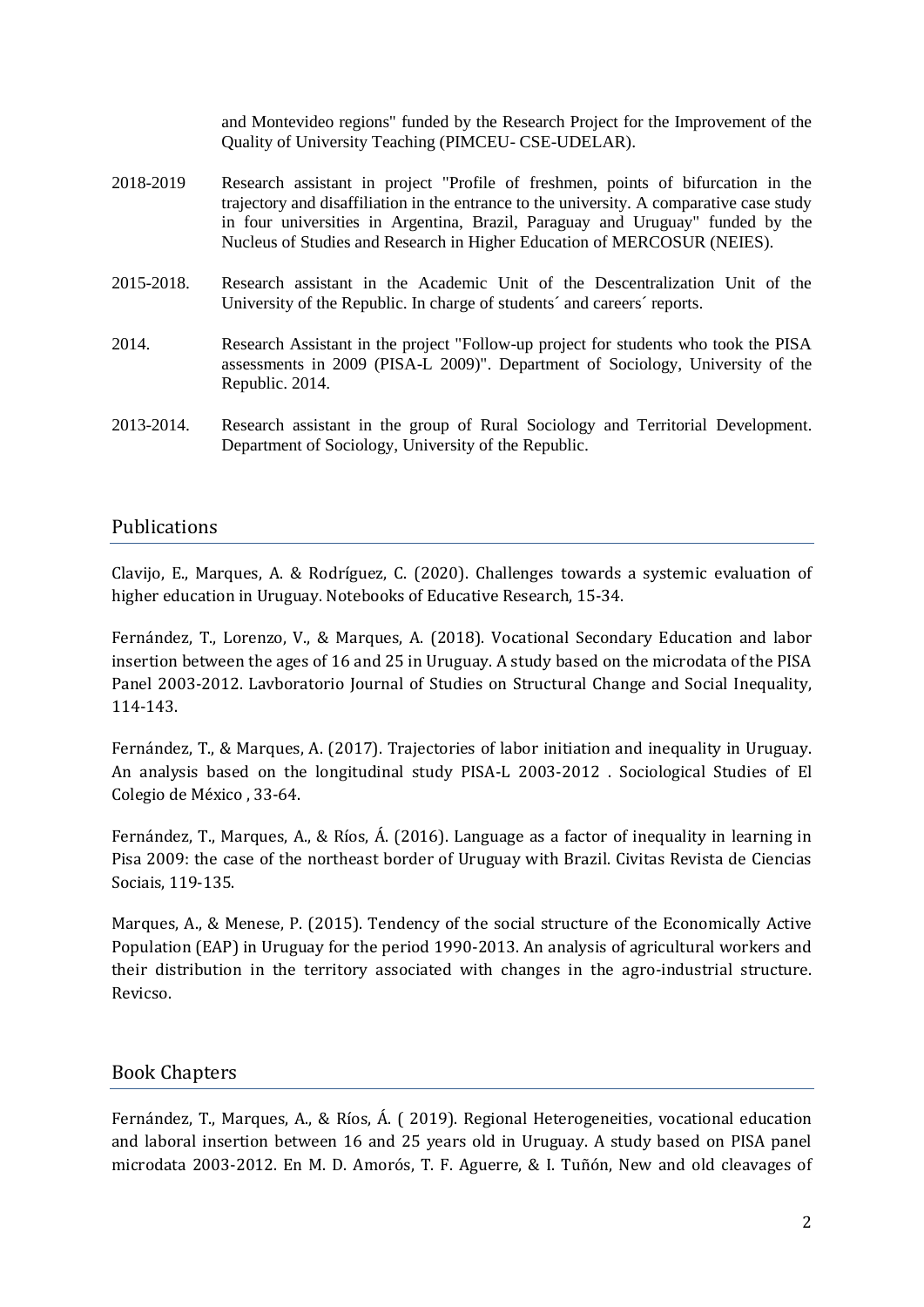[educational inequality in Ibero America \(págs. 53-86\). Buenos Aires: Consejo Latinoamericano](http://biblioteca.clacso.edu.ar/clacso/gt/20191011042805/clivajes_en_la_desigualdad_educativa.pdf)  [de Ciencias Sociales.](http://biblioteca.clacso.edu.ar/clacso/gt/20191011042805/clivajes_en_la_desigualdad_educativa.pdf)

[Marques, A. \(2016\). Current situation and evolution of the Inscription to the University of the](https://www.cci.edu.uy/sites/default/files/Logros_2016con_tapa.pdf)  [Republic in the interior of the country 2000-2014 . En G. Carreño, Achievements of the UDELAR](https://www.cci.edu.uy/sites/default/files/Logros_2016con_tapa.pdf)  [in the Interior \(págs. 63-70\). Montevideo: UDELAR Coordination Committee of the Interior.](https://www.cci.edu.uy/sites/default/files/Logros_2016con_tapa.pdf)  [Available](https://www.cci.edu.uy/sites/default/files/Logros_2016con_tapa.pdf)

[Fernández, T., Marques, A., & Menese, P. \(2015\). Type of employment, social protection and](https://www.colibri.udelar.edu.uy/jspui/bitstream/20.500.12008/7603/1/El%20Uruguay%20desde%20la%20Sociologia%2013.pdf)  career in the beginning of working life. [An analysis based on the PISA-L 2003-2012 longitudinal](https://www.colibri.udelar.edu.uy/jspui/bitstream/20.500.12008/7603/1/El%20Uruguay%20desde%20la%20Sociologia%2013.pdf)  [study. En M. Boado, Sociology in Uruguay XIII \(págs. 63-70\). Montevideo: Sociology Department](https://www.colibri.udelar.edu.uy/jspui/bitstream/20.500.12008/7603/1/El%20Uruguay%20desde%20la%20Sociologia%2013.pdf)  [UDELAR.](https://www.colibri.udelar.edu.uy/jspui/bitstream/20.500.12008/7603/1/El%20Uruguay%20desde%20la%20Sociologia%2013.pdf)

[Angulo, S., & Marques, A. \(2015\). The new social policies of articulation in the territory -](http://dinem.mides.gub.uy/innovaportal/file/62545/1/cuaderno-de-ciencias-sociales-y-politicas-sociales-n-1.-politicas-sociales-en-cercania-infancia-y-juventud-en-contexto-de-pobreza-y-vulnerabilidad-social.-2015.pdf) The [case of Cercanías in the northern region of Uruguay. En F. MIDES, notebooks of Social Sciences](http://dinem.mides.gub.uy/innovaportal/file/62545/1/cuaderno-de-ciencias-sociales-y-politicas-sociales-n-1.-politicas-sociales-en-cercania-infancia-y-juventud-en-contexto-de-pobreza-y-vulnerabilidad-social.-2015.pdf)  [and Social Policies \(págs.](http://dinem.mides.gub.uy/innovaportal/file/62545/1/cuaderno-de-ciencias-sociales-y-politicas-sociales-n-1.-politicas-sociales-en-cercania-infancia-y-juventud-en-contexto-de-pobreza-y-vulnerabilidad-social.-2015.pdf) 197-216). Montevideo.

# Reports

[Rodríguez Ingold, C. & Marques Hill, A. \(2017\) Third report on the status of the new educational](https://www.cci.edu.uy/sites/default/files/Libro%20CCI%20-%202017%20version%20WEB.pdf)  [programs of the University of the Republic financed by the Coordination Committee of the](https://www.cci.edu.uy/sites/default/files/Libro%20CCI%20-%202017%20version%20WEB.pdf)  [Interior \(2014-2016\). University of the Republic, Montevideo, Uruguay.](https://www.cci.edu.uy/sites/default/files/Libro%20CCI%20-%202017%20version%20WEB.pdf)

[Rodríguez, P .; Clavijo, E .; Fernández T .; Figueroa, V .; Marques A .;](https://www.cci.edu.uy/sites/default/files/2017_MARCO_REFERENCIA_LECTURA_0.pdf#overlaycontext=documentos-de-trabajo.) Rodríguez, C. (2017) [Reference framework for Reading Assessment. Coordinating Committee of the Interior,](https://www.cci.edu.uy/sites/default/files/2017_MARCO_REFERENCIA_LECTURA_0.pdf#overlaycontext=documentos-de-trabajo.)  [University of the Republic,](https://www.cci.edu.uy/sites/default/files/2017_MARCO_REFERENCIA_LECTURA_0.pdf#overlaycontext=documentos-de-trabajo.) Montevideo, Uruguay.

[Rodríguez, P .; Clavijo, E .; Fernández T .; Figueroa, V .; Marques A .;](https://www.cci.edu.uy/sites/default/files/2017%20MARCO%20REFERENCIA%20MATEMATICA_1.pdf#overlay-context=documentos-de-trabajo) Rodríguez, C. (2017) [Reference framework for Mathematics Assessment. Coordinating Committee of the Interior,](https://www.cci.edu.uy/sites/default/files/2017%20MARCO%20REFERENCIA%20MATEMATICA_1.pdf#overlay-context=documentos-de-trabajo)  University of the [Republic, Montevideo, Uruguay.](https://www.cci.edu.uy/sites/default/files/2017%20MARCO%20REFERENCIA%20MATEMATICA_1.pdf#overlay-context=documentos-de-trabajo)

[Fernández, T .; Rodríguez, P .; Figueroa, V .; Clavijo, E .; Marques, A; Rodríguez, C .; Silveira, A.](https://www.cci.edu.uy/sites/default/files/PRIMER%20INFORME%20DE%20RESULTADOS%20ED2017_v8.pdf)  [\(2017\) Diagnostic Assessment in Mathematics and Reading to freshmen of UDELAR careers at](https://www.cci.edu.uy/sites/default/files/PRIMER%20INFORME%20DE%20RESULTADOS%20ED2017_v8.pdf)  CURE, the [Northeast and at the Faculties of Psychology and Economic Sciences in 2017. June](https://www.cci.edu.uy/sites/default/files/PRIMER%20INFORME%20DE%20RESULTADOS%20ED2017_v8.pdf)  [2017. Coordination Committee of the Interior, Montevideo, Uruguay.](https://www.cci.edu.uy/sites/default/files/PRIMER%20INFORME%20DE%20RESULTADOS%20ED2017_v8.pdf)

[Fernández, T.; Rodríguez, P.; Figueroa, V. \(editors\) \(2016\) Diagnostic Assessment in](https://www.cci.edu.uy/sites/default/files/PRIMER%20INFORME%20DE%20RESULTADOS%20ED2016_v19_0.pdf#overlay-context=documentos-de-trabajo)  [Mathematics and Reading to the freshmen of UdelaR in the different regions of the country in](https://www.cci.edu.uy/sites/default/files/PRIMER%20INFORME%20DE%20RESULTADOS%20ED2016_v19_0.pdf#overlay-context=documentos-de-trabajo)  [2016. First Results Report. Montevideo, July 2016.](https://www.cci.edu.uy/sites/default/files/PRIMER%20INFORME%20DE%20RESULTADOS%20ED2016_v19_0.pdf#overlay-context=documentos-de-trabajo)

# Main Presentations

2019 Academic Week of Students of Social Science. Federal University of Pelotas UFPEL, Brazil "Trajectories of freshmen in universities of Argentina and Uruguay using sequence analysis."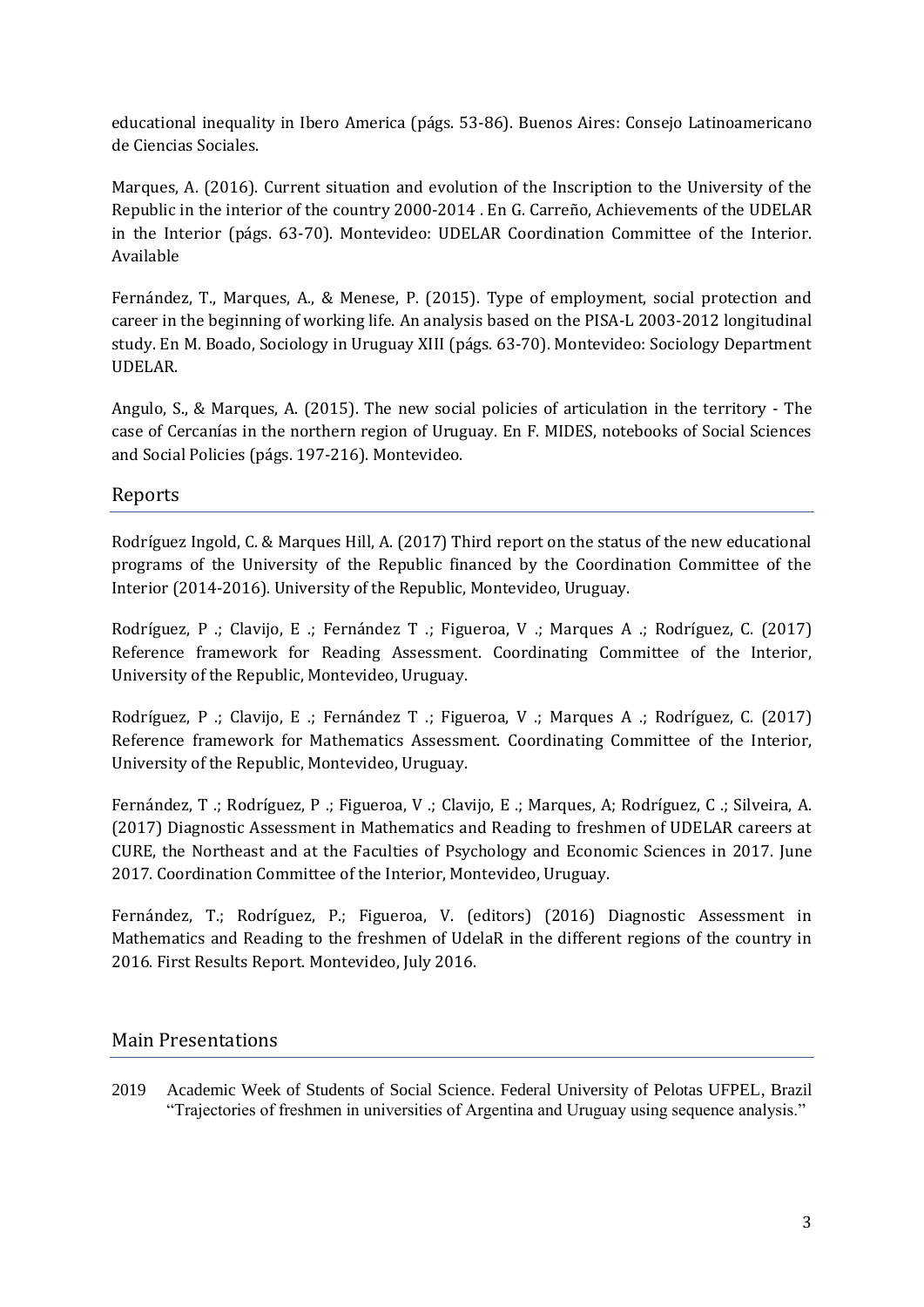- 2018 II Meeting of Researchers of the Social Area of the Northeastern Region of UDELAR. "UDELAR teaching in the different regions and its impact on the migration of students in the Uruguayan territory"
- 2018 III Latin American Conference on Educational Measurement and Evaluation COLMEE. "Challenges towards a systemic evaluation of higher education in Uruguay" with Emiliano Clavijo and Cecilia Rodríguez.
- 2017 IV International Seminar on Inequality and Social Mobility in Latin America. La Plata, Argentina "Language as a factor of inequality in learning in PISA 2009: the case of the northeast border of Uruguay with Brazil" with Tabaré Fernández and Ángela Ríos.
- 2016 VIII Congress of the Latin American Association of Studies of Work. Buenos Aires, Argentina. "Trajectories of labor initiation and inequality in Uruguay. An analysis based on the longitudinal study PISA-L 2003-2012 " With Tabaré Fernández.
- 2016 XV Social Sciences Research Conference. Montevideo, Uruguay. "Permanence of socioeconomic and spatial segregation in Montevideo and the metropolitan area" With Leonardo Cuello.
- 2015 III Uruguayan Congress of Sociology. "Vocational education and career paths. An analysis based on the longitudinal study PISAL 2003-2012." With Pablo Menese.

### Teaching experience

- 2018- 2019 Methodology for Social Sciences, Faculty of Social Science, University of the Republic.
- 2016-2019 Basic Statistics for Social Sciences, Faculty of Social Science, University of the Republic.

## Software Skills

- 2018 Introduction to R for the analysis of educational data in large-scale studies: data management and mixed models. 6-hour workshop given by Diego Carrasco and Daniel Miranda in the framework of COLMEE.
- 2014 Basic Social Statistics Applied to the Analysis of Educational and Social Surveys through the use of the statistical software program STATA. UDELAR Permanent Education Course. Duration: 20 hours. 2014.
- 2013 Course of statistical analysis with Statistical Product and Service Solutions (SPSS) program in Computer Workshop. Approved 96/100. Duration: 64 hours. 2013.